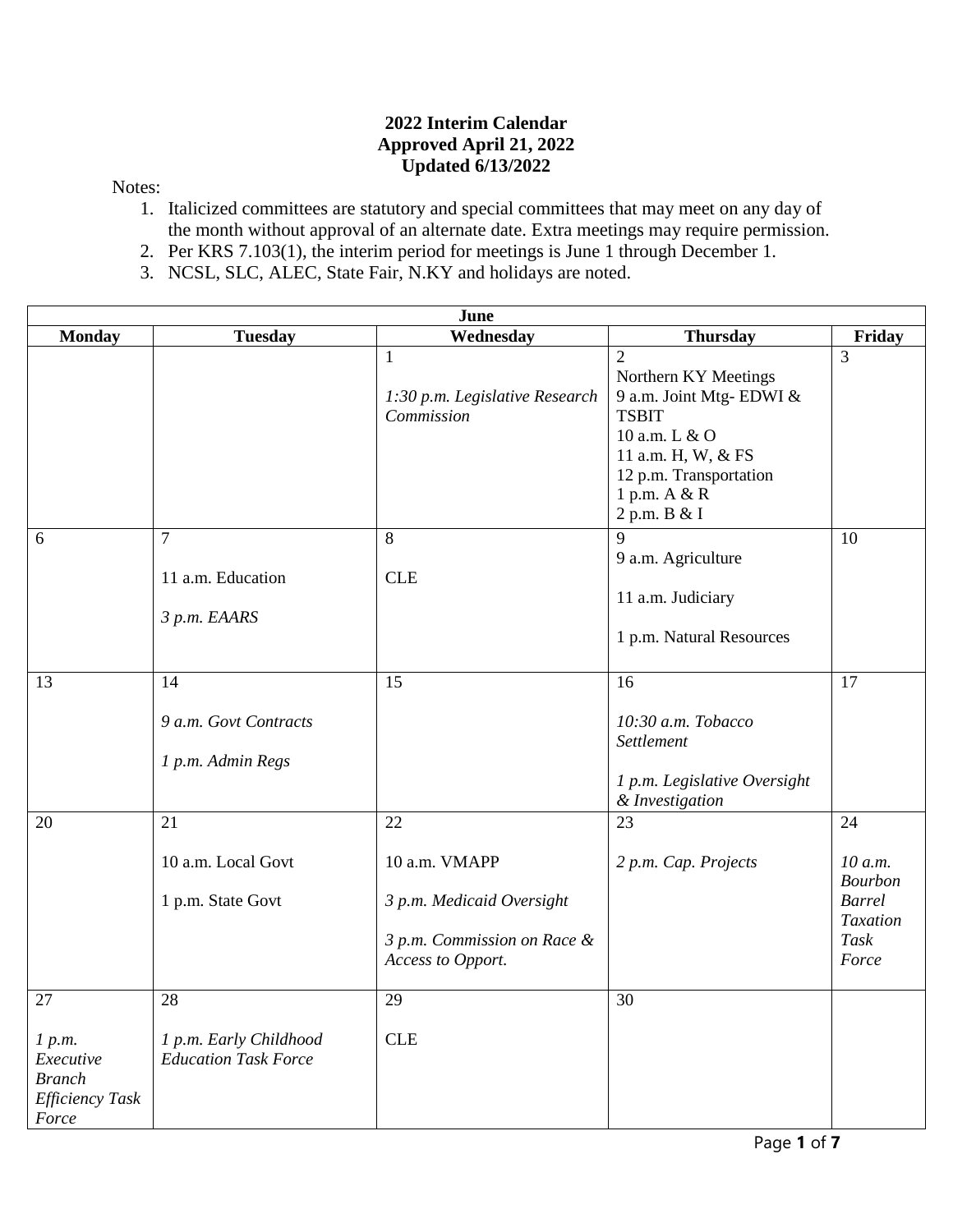| July                                                                                |                                                                    |                                                                                                                                                                                                                              |                                                                                                                                                         |                                                                                            |  |
|-------------------------------------------------------------------------------------|--------------------------------------------------------------------|------------------------------------------------------------------------------------------------------------------------------------------------------------------------------------------------------------------------------|---------------------------------------------------------------------------------------------------------------------------------------------------------|--------------------------------------------------------------------------------------------|--|
| <b>Monday</b>                                                                       | <b>Tuesday</b>                                                     | Wednesday                                                                                                                                                                                                                    | <b>Thursday</b>                                                                                                                                         | Friday                                                                                     |  |
|                                                                                     |                                                                    |                                                                                                                                                                                                                              |                                                                                                                                                         | 1                                                                                          |  |
| $\overline{4}$                                                                      | 5                                                                  | 6                                                                                                                                                                                                                            | $\overline{7}$                                                                                                                                          | 8                                                                                          |  |
| <b>Office Closed</b><br>for 4 <sup>th</sup> Holiday                                 | 1 p.m. Transportation                                              | 9 a.m. BR on Eco Dev<br>BR on Gen Govt<br>BR on Justice<br>10:30 a.m. BR on Educ<br>BR on Transp<br>BR on HR<br>1 p.m. A & R<br>3 p.m. CHFS Organizational<br>Structure, Operations, and<br><b>Administration Task Force</b> | 9 a.m. Agriculture<br>9 a.m. Medicaid Oversight<br>11 a.m. Judiciary<br>1 p.m. Natural Resources                                                        |                                                                                            |  |
| 11<br><b>SLC</b><br>Conference                                                      | 12<br>SLC cont ----------------                                    | 13<br>SLC cont ------------------                                                                                                                                                                                            | 14<br>9 a.m. Govt Contracts<br>10:30 a.m. Tobacco<br>Settlement<br>1 p.m. Admin Regs<br>1 p.m. Legislative Oversight<br>& Investigation<br>3 p.m. EAARS | 15<br>10 a.m.<br>Education<br>11 a.m.<br>Cap<br>Planning                                   |  |
| 18<br>1 p.m.<br>Executive<br><b>Branch</b><br><b>Efficiency Task</b><br>Force<br>25 | 19<br>10 a.m. Local Govt<br>1 p.m. State Govt<br>3 p.m. PPOB<br>26 | 20<br>11 a.m. Benefits Cliff Task<br>Force<br>10 a.m. VMAPP<br>1 p.m. H, W, & FS<br>3 p.m. Commission on Race &<br>Access to Opport.<br>27                                                                                   | 21<br>9 a.m. EDWI<br>11 a.m. L & O<br>1 p.m. TSBIT<br>2 p.m. Cap Projects<br>3 p.m. Child Welfare<br>28                                                 | 22<br>10 a.m.<br><b>Bourbon</b><br><b>Barrel</b><br><b>Taxation</b><br>Task<br>Force<br>29 |  |
|                                                                                     | 1 p.m. Early Childhood<br><b>Education Task Force</b>              | <b>ALEC</b> -------                                                                                                                                                                                                          | ALEC cont.------------                                                                                                                                  | $ALEC$ ---                                                                                 |  |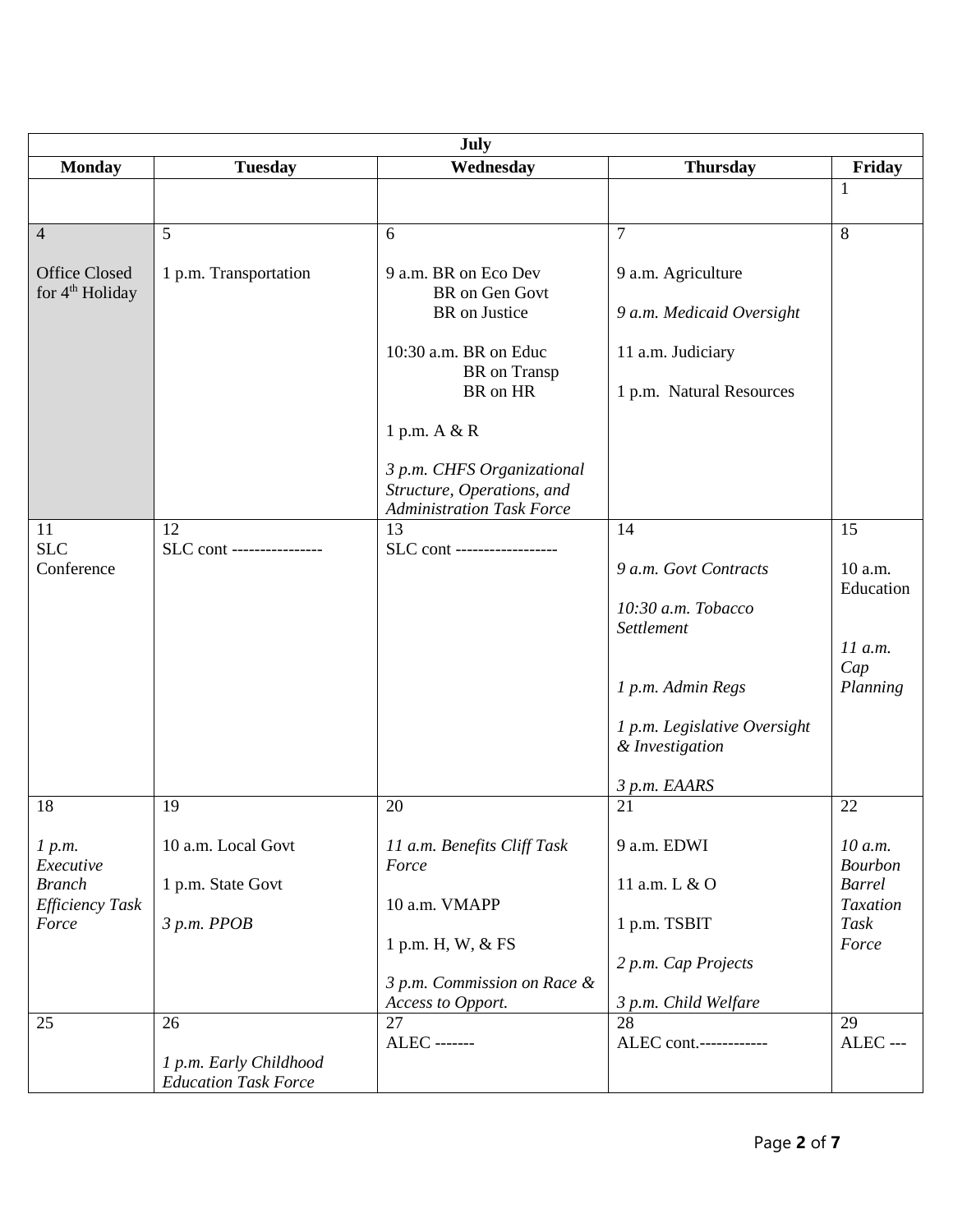| <b>August</b>                                           |                                            |                                                                                                 |                                                             |                                            |  |
|---------------------------------------------------------|--------------------------------------------|-------------------------------------------------------------------------------------------------|-------------------------------------------------------------|--------------------------------------------|--|
| <b>Monday</b>                                           | <b>Tuesday</b>                             | Wednesday                                                                                       | <b>Thursday</b>                                             | Friday                                     |  |
| 1<br><b>NCSL ------</b>                                 | $\overline{2}$<br>NCSL cont------          | $\overline{3}$<br>NCSL cont---------                                                            | $\overline{4}$                                              | 5                                          |  |
| $8\phantom{.}$                                          | 9                                          | 10                                                                                              | 11                                                          | 12                                         |  |
|                                                         | 9 a.m. Govt Contracts                      | 1 p.m. Child Welfare                                                                            | 10 a.m. Medicaid<br>Oversight                               |                                            |  |
|                                                         | 1 p.m. Admin Regs                          |                                                                                                 | 10:30 a.m. Tobacco<br>Settlement                            |                                            |  |
|                                                         |                                            |                                                                                                 | 1 p.m. Legislative<br>Oversight &<br>Investigation          |                                            |  |
| 15                                                      | 16                                         | 17                                                                                              | 18                                                          | 19                                         |  |
|                                                         | 11 a.m. Education                          | 9 a.m. BR on Eco Dev<br>BR on Gen Gov                                                           | (State Fair begins)                                         |                                            |  |
|                                                         | 1 p.m. Transportation                      | BR on Justice                                                                                   | 11 a.m. Judiciary                                           |                                            |  |
|                                                         | 3 p.m. EAARS                               | 10:30 a.m. BR on Educ<br>BR on Transp<br>BR on HR                                               | 1 p.m. Natural<br>Resources                                 |                                            |  |
|                                                         |                                            | 1 p.m. A & R                                                                                    |                                                             |                                            |  |
|                                                         |                                            | 3 p.m. CHFS<br>Organizational Structure,<br>Operations, and<br><b>Administration Task Force</b> |                                                             |                                            |  |
| 22                                                      | 23                                         | 24                                                                                              | 25                                                          | 26                                         |  |
| 1 p.m. Executive Branch<br><b>Efficiency Task Force</b> | 10 a.m. VMAPP<br>3 p.m. Commission on Race | 9 a.m. Benefits Cliff Task<br>Force                                                             | *Ham Breakfast<br>9 a.m. Banking and                        | 10 a.m.<br><b>Bourbon</b><br><b>Barrel</b> |  |
| 3 p.m. PPOB                                             | & Access to Opport.                        | 11 a.m. L & O<br>1 p.m. Early Childhood                                                         | Insurance<br>10 a.m. Agriculture<br>11 a.m. State           | Taxation<br>Task<br>Force                  |  |
|                                                         |                                            | <b>Education Task Force</b>                                                                     | Government<br>1 p.m. H, W, & FS                             |                                            |  |
|                                                         |                                            | 2 pm. Cap. Projects                                                                             | 2 p.m. Local<br>Government<br>3 p.m. EDWI &<br><b>TSBIT</b> |                                            |  |
| 29                                                      | 30                                         | 31                                                                                              |                                                             |                                            |  |

**\*KY Farm Bureau Day at KY State Fair.**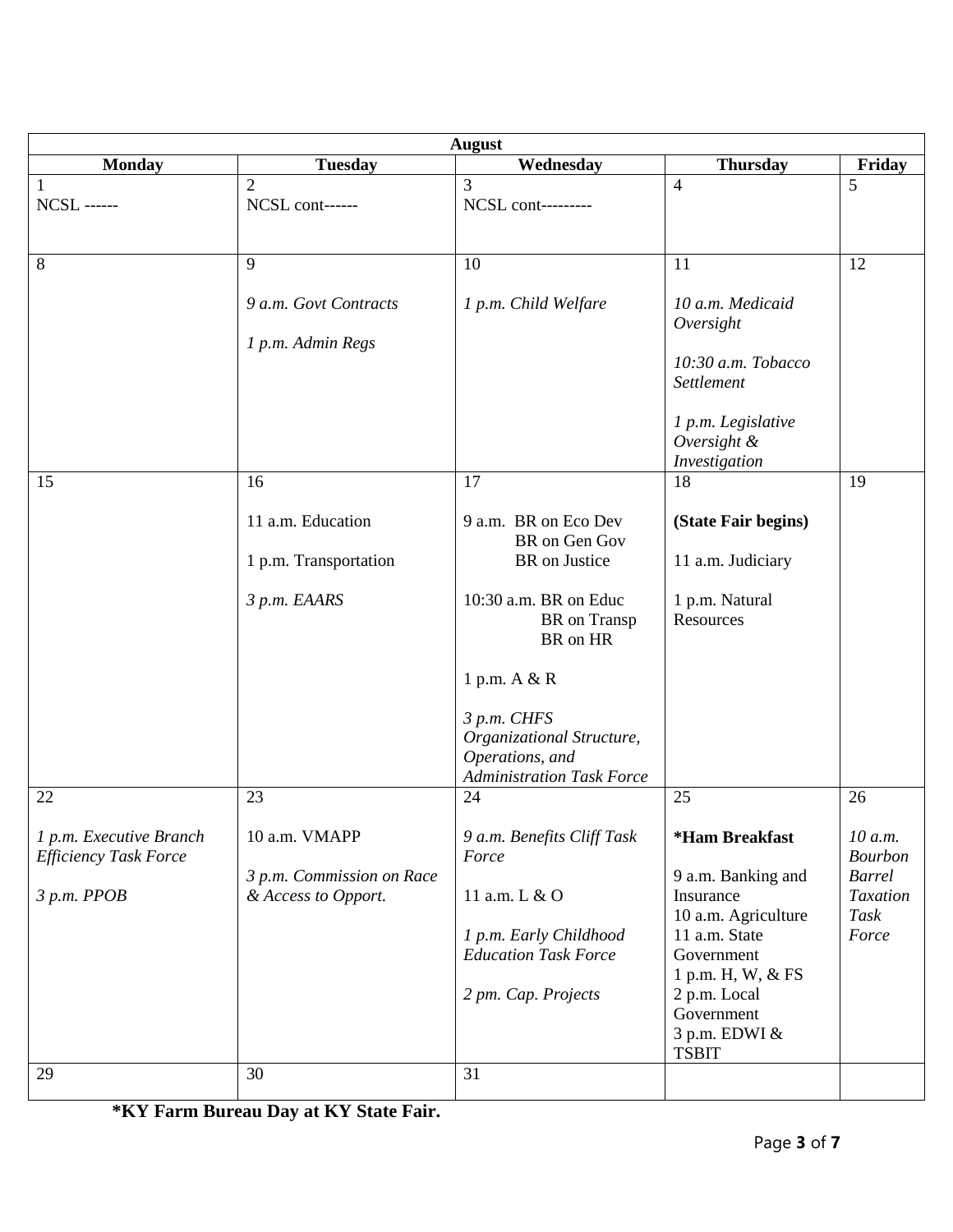| September                                        |                             |                                                                                              |                                                       |                                  |  |
|--------------------------------------------------|-----------------------------|----------------------------------------------------------------------------------------------|-------------------------------------------------------|----------------------------------|--|
| <b>Monday</b>                                    | <b>Tuesday</b>              | Wednesday                                                                                    | <b>Thursday</b>                                       | Friday                           |  |
|                                                  |                             |                                                                                              | $\mathbf{1}$                                          | $\overline{2}$                   |  |
|                                                  |                             |                                                                                              |                                                       |                                  |  |
| 5<br><b>State Offices</b><br>Closed<br>Labor Day | 6                           | $\tau$                                                                                       | 8                                                     | 9                                |  |
| 12                                               | 13                          | 14                                                                                           | 15                                                    | 16                               |  |
|                                                  | 9 a.m. Govt Contracts       | 10 a.m. Cap Planning                                                                         | 10 a.m. Medicaid Oversight                            |                                  |  |
|                                                  | 1 p.m. Admin Regs           | 1 p.m. Child Welfare                                                                         | 10:30 a.m. Tobacco<br>Settlement                      |                                  |  |
|                                                  |                             |                                                                                              | 1 p.m. Legislative Oversight<br>& Investigation       |                                  |  |
| 19                                               | 20                          | 21                                                                                           | 22                                                    | 23                               |  |
|                                                  | 10 a.m. Banking & Insurance | 9 a.m. BR on Eco Dev<br>BR on Gen Gov                                                        | 9 a.m. Agriculture                                    | 10 a.m.<br><b>Bourbon</b>        |  |
|                                                  | 11 a.m. Education           | BR on Justice                                                                                | 11 a.m. Judiciary                                     | <b>Barrel</b><br><b>Taxation</b> |  |
|                                                  | 1 p.m. Transportation       | 10:30 a.m. BR on Educ<br>BR on Transp                                                        | 1 p.m. Natural Resources                              | <b>Task Force</b>                |  |
|                                                  | 3 p.m. EAARS                | BR on HR                                                                                     | 3 p.m. Benefits Cliff Task<br>Force                   |                                  |  |
|                                                  |                             | 1 p.m. A & R                                                                                 |                                                       |                                  |  |
|                                                  |                             | 3 p.m. CHFS Organizational<br>Structure, Operations, and<br><b>Administration Task Force</b> | 3 p.m. Early Childhood<br><b>Education Task Force</b> |                                  |  |
| 26                                               | 27                          | 28                                                                                           | 29                                                    | 30                               |  |
| 1 p.m.<br>Executive                              | 10 a.m. Local Govt          | 10 a.m. VMAPP                                                                                | 9 a.m. EDWI                                           |                                  |  |
| <b>Branch</b><br>Efficiency Task                 | 1 p.m. State Govt           | 1 p.m. H, W, & FS                                                                            | 11 a.m. L & O                                         |                                  |  |
| Force                                            | 3 p.m. PPOB                 | 3 p.m. Commission on Race &<br>Access to Opport.                                             | 1 p.m. TSBIT                                          |                                  |  |
|                                                  |                             |                                                                                              | 2 pm. Cap. Projects                                   |                                  |  |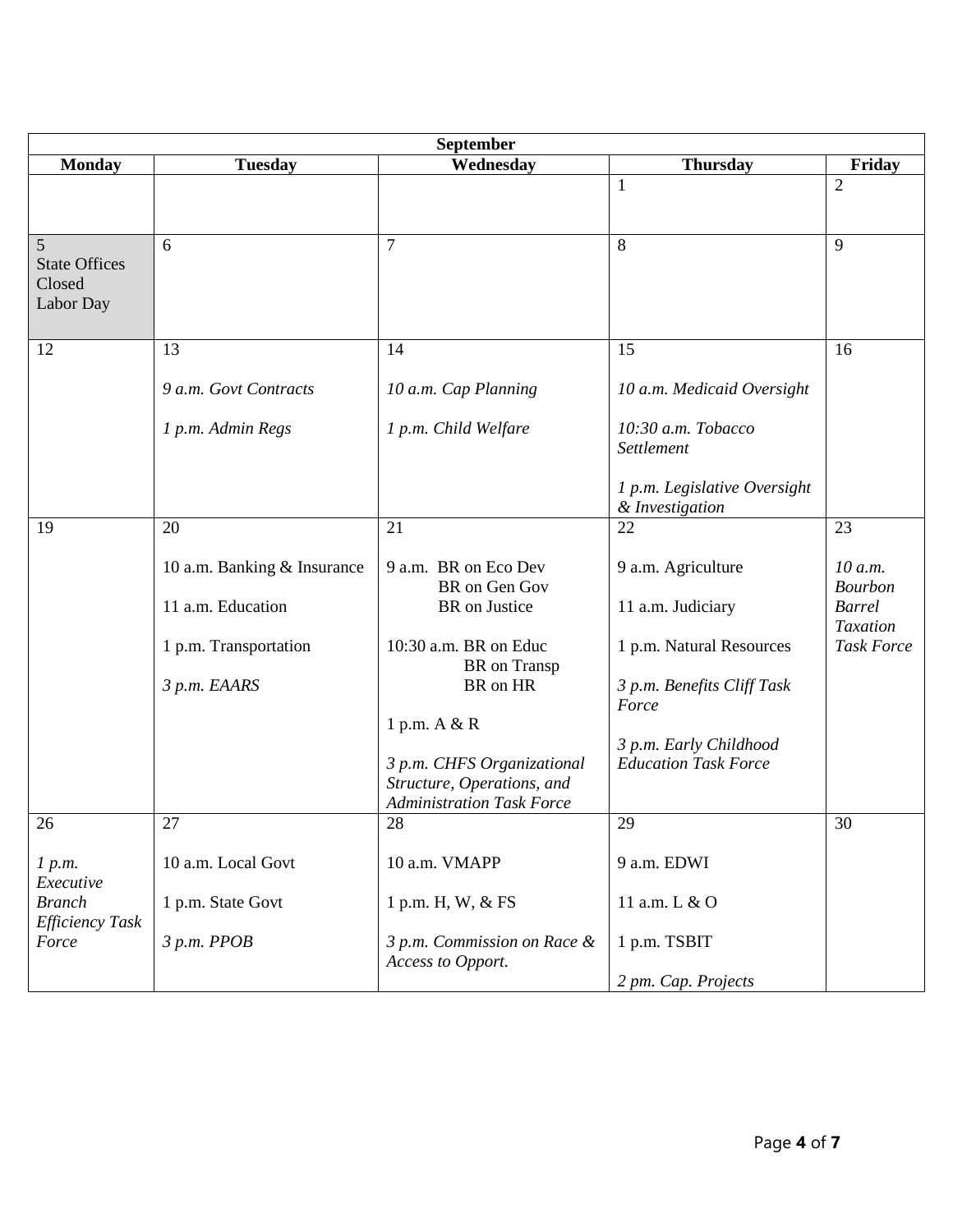| October                                                          |                                                                                           |                                                                                                                                                                                                                                          |                                                                                                                                                                     |                                                                                    |  |
|------------------------------------------------------------------|-------------------------------------------------------------------------------------------|------------------------------------------------------------------------------------------------------------------------------------------------------------------------------------------------------------------------------------------|---------------------------------------------------------------------------------------------------------------------------------------------------------------------|------------------------------------------------------------------------------------|--|
| <b>Monday</b>                                                    | <b>Tuesday</b>                                                                            | Wednesday                                                                                                                                                                                                                                | <b>Thursday</b>                                                                                                                                                     | Friday                                                                             |  |
| 3                                                                | $\overline{4}$                                                                            | $\overline{5}$                                                                                                                                                                                                                           | 6                                                                                                                                                                   | $\overline{7}$                                                                     |  |
| 10                                                               | 11                                                                                        | 12                                                                                                                                                                                                                                       | 13                                                                                                                                                                  | 14                                                                                 |  |
|                                                                  | 9 a.m. Govt Contracts<br>1 p.m. Admin Regs                                                | 1 p.m. Child Welfare                                                                                                                                                                                                                     | 10 a.m. Medicaid Oversight<br>10:30 a.m. Tobacco<br>Settlement<br>1 p.m. Legislative Oversight<br>& Investigation                                                   |                                                                                    |  |
| 17                                                               | 18                                                                                        | 19                                                                                                                                                                                                                                       | 20                                                                                                                                                                  | 21                                                                                 |  |
|                                                                  | 10 a.m. Banking & Insurance<br>11 a.m. Education<br>1 p.m. Transportation<br>3 p.m. EAARS | 9 a.m. BR on Eco Dev<br><b>BR</b> on GenGov<br>BR on Justice<br>10:30 a.m. BR on Educ<br><b>BR</b> on Transp<br>BR on HR<br>1 p.m. A & R<br>3 p.m. CHFS Organizational<br>Structure, Operations, and<br><b>Administration Task Force</b> | 9 a.m. Agriculture<br>11 a.m. Judiciary<br>1 p.m. Natural Resources<br>3 p.m. Benefits Cliff Task<br>Force<br>3 p.m. Early Childhood<br><b>Education Task Force</b> | 10 a.m.<br><b>Bourbon</b><br><b>Barrel</b><br><b>Taxation</b><br><b>Task Force</b> |  |
| 24                                                               | 25                                                                                        | 26                                                                                                                                                                                                                                       | 27                                                                                                                                                                  | 28                                                                                 |  |
| 1 p.m.<br>Executive<br><b>Branch</b><br>Efficiency Task<br>Force | 10 a.m. Local Govt<br>1 p.m. State Govt<br>3 p.m. PPOB                                    | 10 a.m. VMAPP<br>1 p.m. H, W, & FS<br>3 p.m. Commission on Race &<br>Access to Opport.                                                                                                                                                   | 9 a.m. EDWI<br>11 a.m. L & O<br>1 p.m. TSBIT<br>2 p.m. Cap. Projects                                                                                                |                                                                                    |  |
| 31                                                               |                                                                                           |                                                                                                                                                                                                                                          |                                                                                                                                                                     |                                                                                    |  |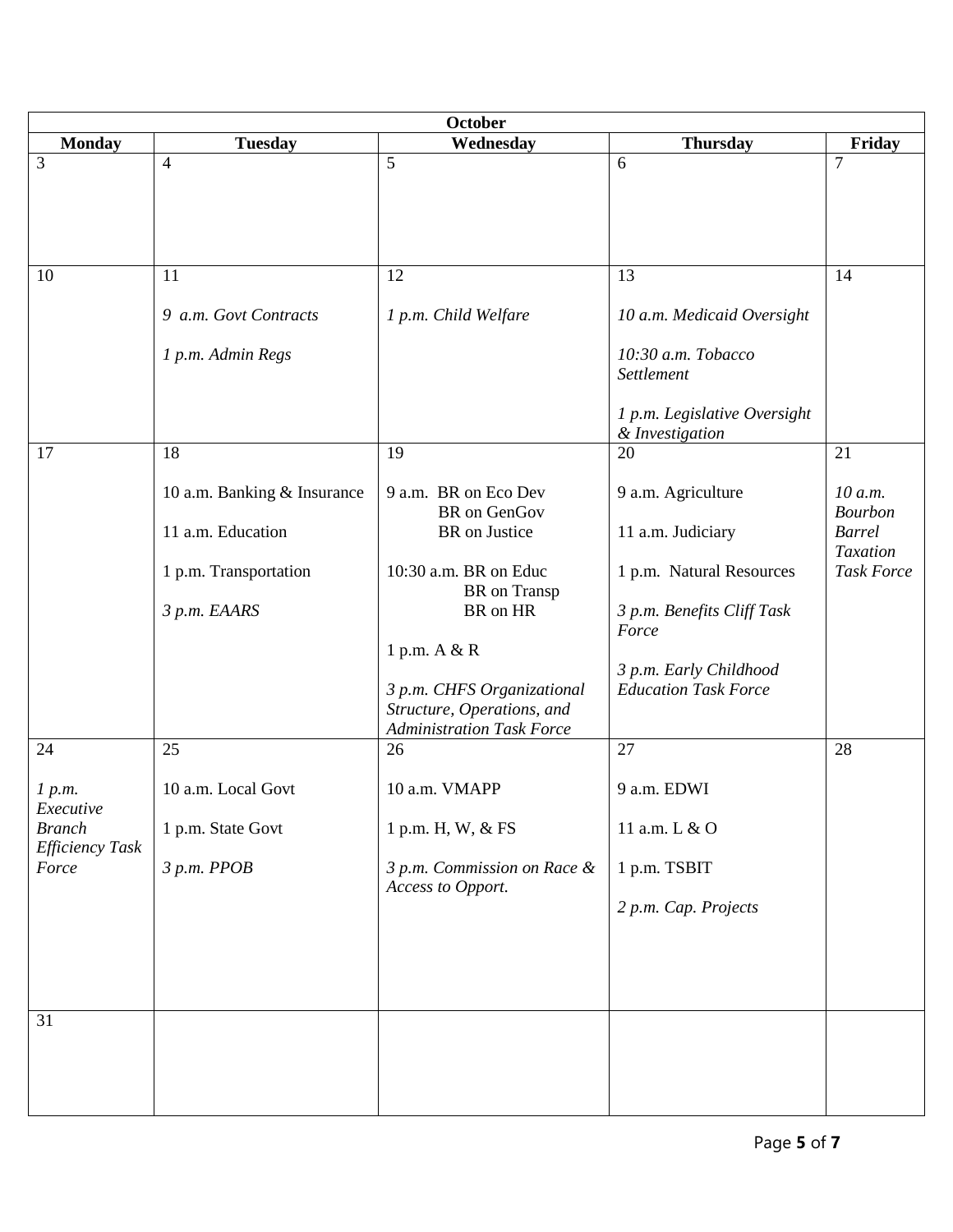| <b>November</b>                                                        |                                                                                                |                                                                                                                                                                                   |                                                                                                                                     |                                                                                          |  |
|------------------------------------------------------------------------|------------------------------------------------------------------------------------------------|-----------------------------------------------------------------------------------------------------------------------------------------------------------------------------------|-------------------------------------------------------------------------------------------------------------------------------------|------------------------------------------------------------------------------------------|--|
| <b>Monday</b>                                                          | <b>Tuesday</b>                                                                                 | Wednesday                                                                                                                                                                         | <b>Thursday</b>                                                                                                                     | Friday                                                                                   |  |
|                                                                        | 1<br>10 a.m. Banking & Insurance<br>11 a.m. Education<br>1 p.m. Transportation<br>3 p.m. EAARS | $\overline{2}$<br>9 a.m. BR on Eco Dev<br><b>BR</b> on GenGov<br>BR on Justice<br>10:30 a.m. BR on Educ<br>BR on Transp<br>BR on HR<br>1 p.m. A & R<br>3 p.m. CHFS Organizational | 3<br>9 a.m. Agriculture<br>11 a.m. Judiciary<br>1 p.m. Natural Resources                                                            | $\overline{4}$                                                                           |  |
|                                                                        |                                                                                                | Structure, Operations, and<br><b>Administration Task Force</b>                                                                                                                    |                                                                                                                                     |                                                                                          |  |
| 7                                                                      | 8                                                                                              | 9                                                                                                                                                                                 | 10                                                                                                                                  | 11                                                                                       |  |
|                                                                        | <b>Election Day</b>                                                                            | 9 a.m. Govt Contracts<br>1 p.m. Child Welfare<br>1 p.m. Admin Regs                                                                                                                | 10 a.m. Medicaid Oversight<br>10:30 a.m. Tobacco<br>Settlement<br>1 p.m. Legislative Oversight<br>& Investigation                   | <b>State</b><br>Offices<br>Closed for<br>Veteran's<br>Day                                |  |
| 14                                                                     | 15                                                                                             | 16                                                                                                                                                                                | 17                                                                                                                                  | 18                                                                                       |  |
| 1 p.m.<br>Executive<br><b>Branch</b><br>Efficiency Task<br>Force<br>21 | 10 a.m. Local Govt<br>1 p.m. State Govt<br>$3 p.m$ $PPOB$<br>22                                | 10 a.m. VMAPP<br>11 a.m. Benefits Cliff Task<br>Force<br>1 p.m. H, W, & FS<br>3 p.m. Commission on Race &<br>Access to Opport.<br>23                                              | 9 a.m. EDWI<br>11 a.m. L & O<br>1 p.m. TSBIT<br>2 p.m. Cap. Projects<br>3 p.m. Early Childhood<br><b>Education Task Force</b><br>24 | 10 a.m.<br><b>Bourbon</b><br><b>Barrel</b><br><b>Taxation</b><br><b>Task Force</b><br>25 |  |
|                                                                        |                                                                                                |                                                                                                                                                                                   | <b>State Offices Closed</b><br>Thanksgiving Holiday                                                                                 | <b>State</b><br>Offices<br>Closed                                                        |  |
| 28                                                                     | 29                                                                                             | 30                                                                                                                                                                                |                                                                                                                                     |                                                                                          |  |